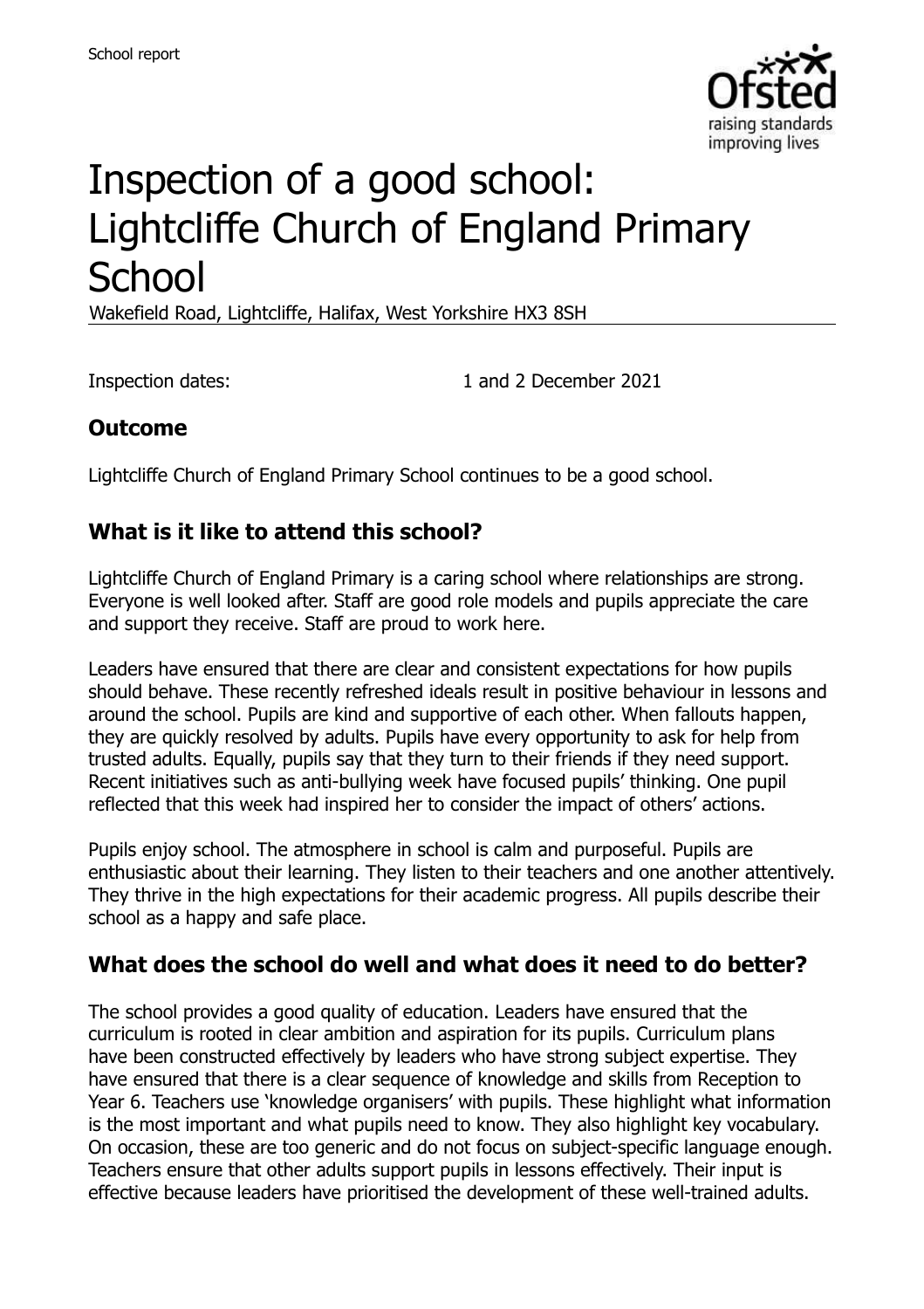

Leaders are in the process of introducing a new approach to the teaching of phonics. It is leaders' intention that this will create a more consistent approach throughout Reception, Year 1 and Year 2. Pupils attentively participate in interesting and enjoyable activities. They are supported by knowledgeable staff. Leaders have plans to deliver additional training to teaching staff and to work with parents to support them to help their children to read at home.

Leaders have recently implemented a new mathematics curriculum. Through this, they ensure that pupils, from the very earliest stages, gain a deep and secure understanding of the subject. Teachers and support staff help pupils to remember facts and concepts in mathematics through well-considered, sequenced lessons. Teachers are skilled in the teaching of this subject and help pupils to remember information through carefully designed activities. Leaders' work to ensure that they are highly ambitious for the strongest mathematicians is a recent, positive development.

Pupils with special educational needs and/or disabilities (SEND) are well supported. Teachers and teaching assistants know the needs of pupils with SEND and support them with skill. Some parents expressed concerns about the current quality of provision for pupils with SEND. Leaders have secured the support of special educational needs coordinators from the trust due to some instability in the leadership of this area. This is effective.

This is a nurturing school. Pupils learn how to look after their mental health and are eager to support others who may be struggling. Many pupils look forward to their forest school lessons to learn outdoor skills and teamwork. There are many popular after-school clubs. Both music and sport are important parts of the life of this school. The well-attended school choir sings a range of challenging pieces with impressive skill. Pupils also spoke of cross-country running inspiring them to be successful in local athletics events.

In discussion with the headteacher, the inspector agreed that ensuring that leaders' new approach to early reading is firmly embedded and an emphasis on the teaching of ambitious, subject-specific vocabulary may usefully serve as a focus for the next inspection.

## **Safeguarding**

The arrangements for safeguarding are effective.

The safeguarding of all pupils is a priority in this school. Leaders ensure that all staff and governors are well trained. Governors actively challenge the school leaders and are instrumental in supporting them in this essential work. The curriculum is effective in teaching pupils about online safety and the safeguarding risks that they might face. As a result, pupils show clear understanding and have mature attitudes to the dangers they may encounter. The school has well-trained safeguarding leads who competently support staff and advise as necessary. Leaders have good links with safeguarding professionals in the trust and the local authority. The school's single central record, which details recruitment checks, is meticulously kept.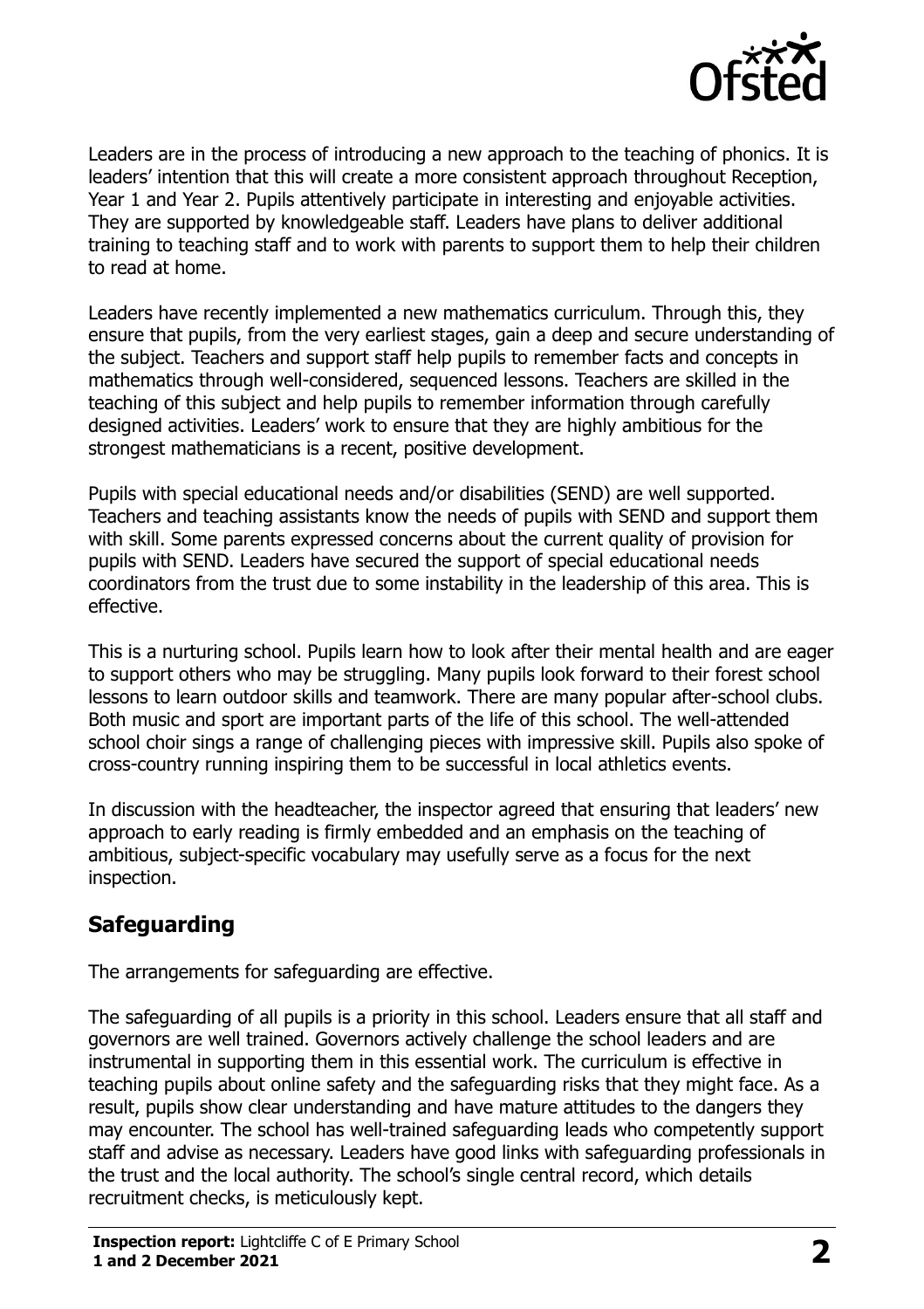

## **What does the school need to do to improve?**

## **(Information for the school and appropriate authority)**

- Leaders are in the process of implementing a newly designed curriculum for reading. Senior leaders should ensure that the curriculum leader for early reading has sufficient opportunity to embed this new approach. This includes ensuring that all teaching staff are trained effectively.
- **Pupils' use and knowledge of subject-specific vocabulary are not consistently strong.** Sometimes pupils lack the precise words to explain concepts or their thinking. Leaders should further develop pupils' wide and rich use of subject-specific vocabulary throughout the curriculum.

### **Background**

When we have judged a school to be good, we will then normally go into the school about once every four years to confirm that the school remains good/outstanding. This is called a section 8 inspection of a good or outstanding school, because it is carried out under section 8 of the Education Act 2005. We do not give graded judgements on a section 8 inspection. However, if we find evidence that a school would now receive a higher or lower grade, then the next inspection will be a section 5 inspection. Usually this is within one to two years of the date of the section 8 inspection. If we have serious concerns about safeguarding, behaviour or the quality of education, we will deem the section 8 inspection as a section 5 inspection immediately.

This is the first section 8 inspection since we judged the predecessor school, Lightcliffe Church of England VA Primary School, to be good in November 2012.

#### **How can I feed back my views?**

You can use [Ofsted Parent View](https://parentview.ofsted.gov.uk/) to give Ofsted your opinion on your child's school, or to find out what other parents and carers think. We use information from Ofsted Parent View when deciding which schools to inspect, when to inspect them and as part of their inspection.

The Department for Education has further quidance on how to complain about a school.

If you are the school and you are not happy with the inspection or the report, you can [complain to Ofsted.](https://www.gov.uk/complain-ofsted-report)

#### **Further information**

You can search for [published performance information](http://www.compare-school-performance.service.gov.uk/) about the school.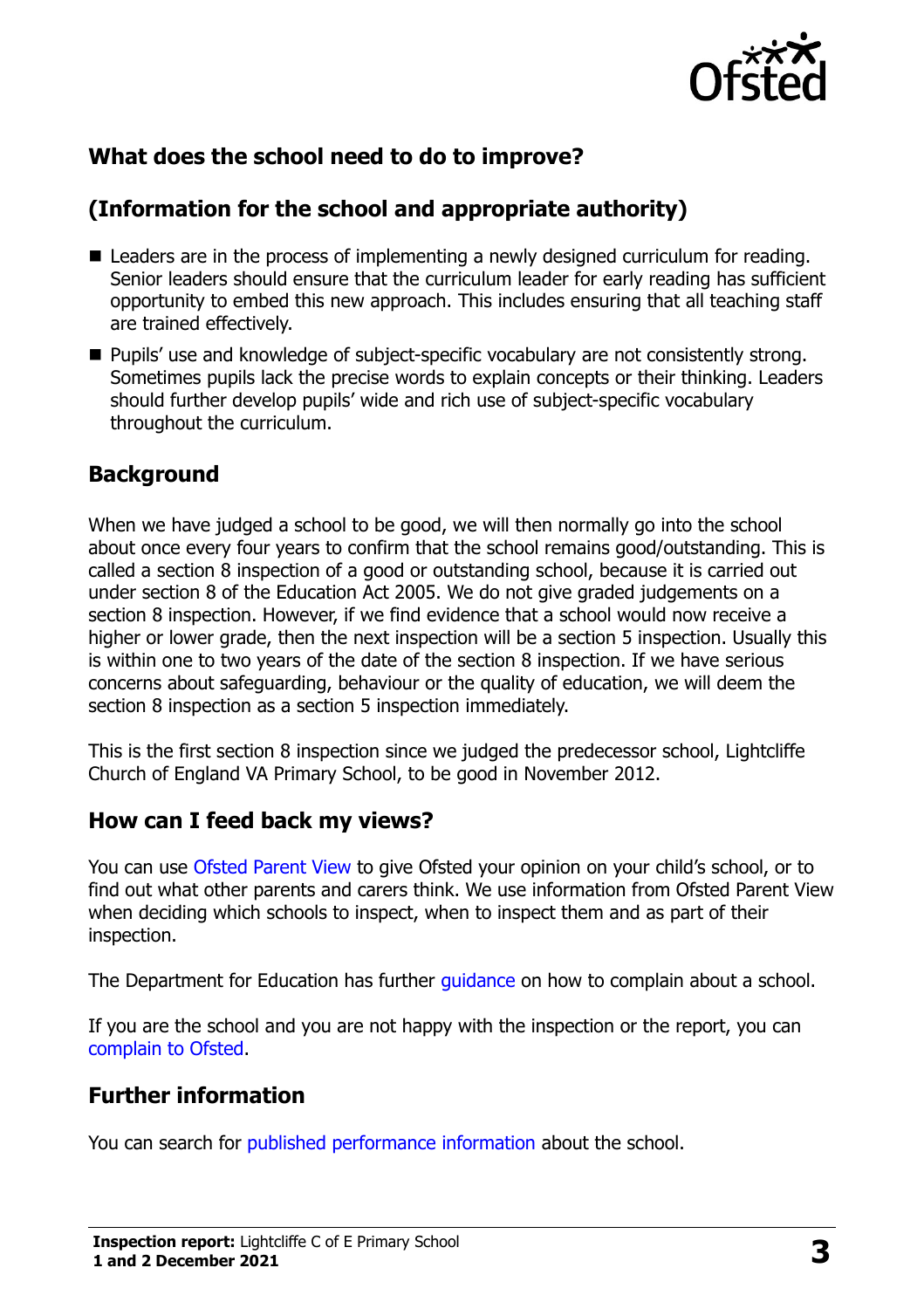

In the report, '[disadvantaged pupils](http://www.gov.uk/guidance/pupil-premium-information-for-schools-and-alternative-provision-settings)' refers to those pupils who attract government pupil premium funding: pupils claiming free school meals at any point in the last six years and pupils in care or who left care through adoption or another formal route.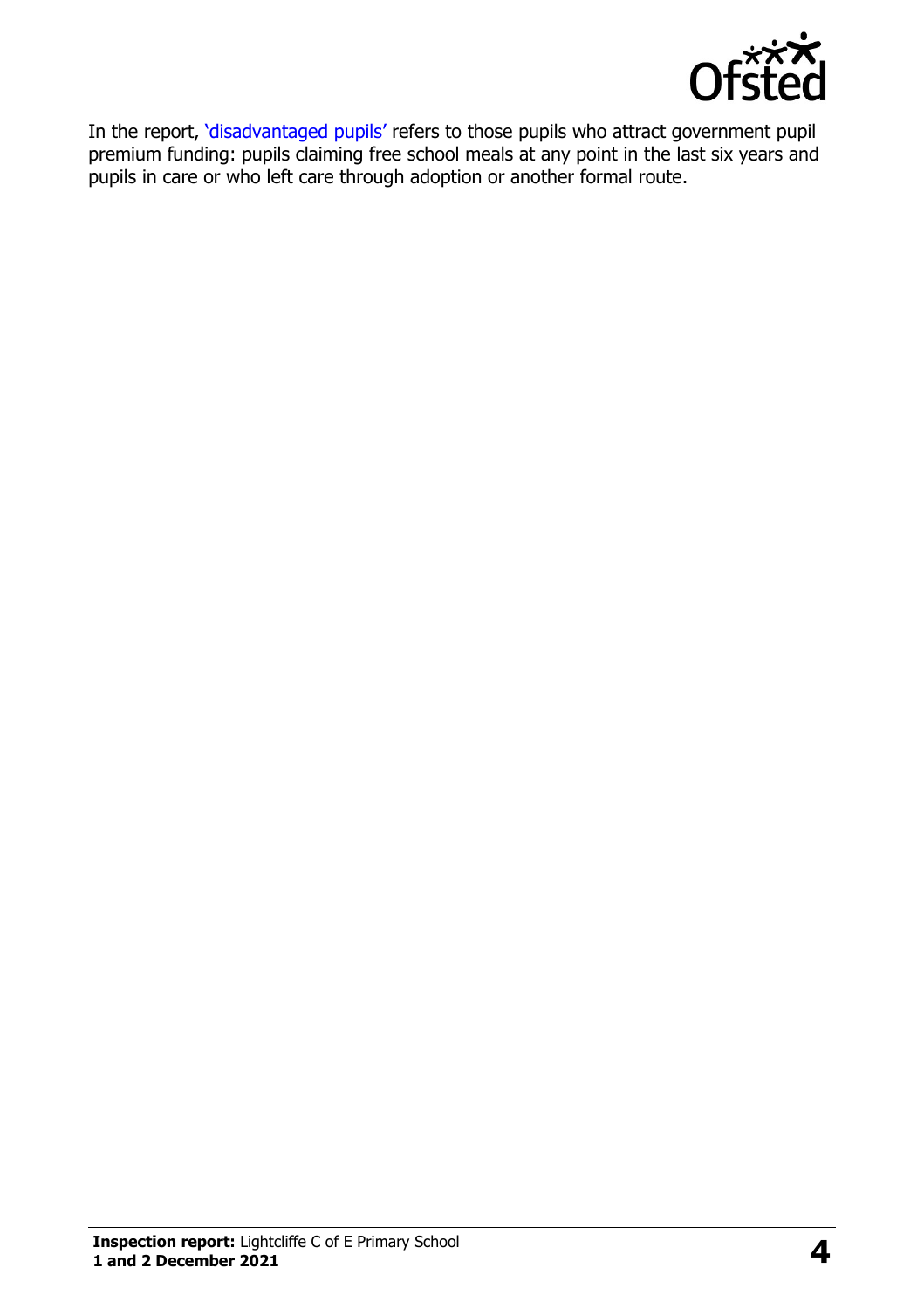

## **School details**

| Unique reference number             | 144865                                |
|-------------------------------------|---------------------------------------|
| <b>Local authority</b>              | Calderdale                            |
| <b>Inspection number</b>            | 10200600                              |
| <b>Type of school</b>               | Primary                               |
| <b>School category</b>              | Academy converter                     |
| Age range of pupils                 | 4 to 11                               |
| <b>Gender of pupils</b>             | Mixed                                 |
| Number of pupils on the school roll | 411                                   |
| <b>Appropriate authority</b>        | Board of trustees                     |
| <b>Chair of trust</b>               | Paul Whitman                          |
| <b>Headteacher</b>                  | <b>Graham Hilton</b>                  |
| Website                             | http://www.lightcliffeceprimary.co.uk |
| Date of previous inspection         | Not previously inspected              |

## **Information about this school**

- This school is a member of the Abbey Multi Academy Trust.
- The headteacher took up his role in September 2020.
- This school does not use alternative provision.

## **Information about this inspection**

- This was the first routine inspection the school received since the COVID-19 pandemic began. The inspector discussed the impact of the pandemic with school leaders and has taken that into account in their evaluation.
- The inspector carried out deep dives in the following subjects: reading, mathematics and history. Here, the inspector met with subject leaders, visited lessons, talked to pupils and teachers and looked at pupils' work. In reading, the inspector also listened to pupils read to familiar adults.
- The inspector met with the headteacher, the deputy headteacher, the assistant headteacher, subject leaders, groups of teachers and support staff and members of the local governing body, including the chair.
- The inspector met with the chief executive officers of Abbey Multi Academy Trust.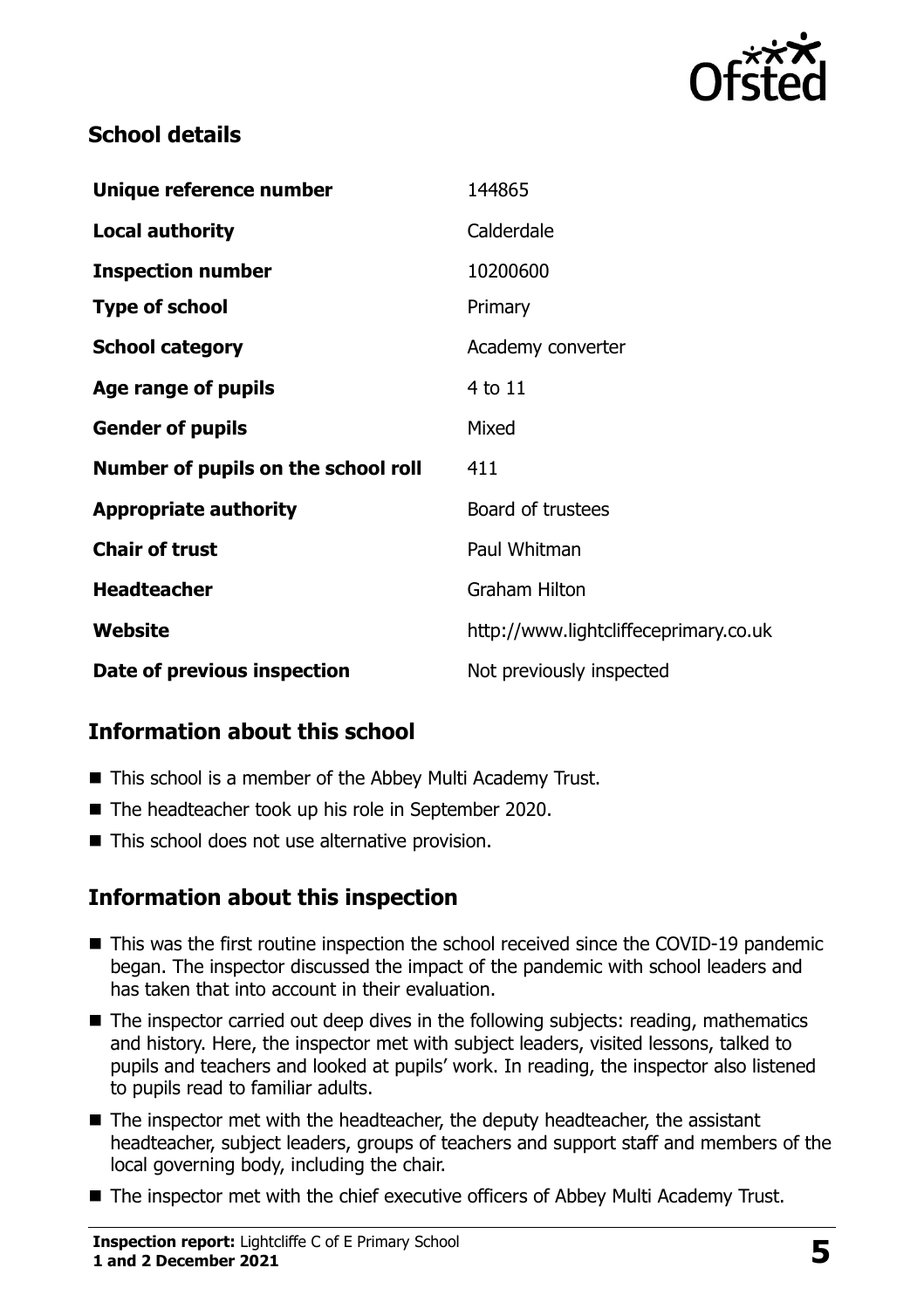

- The inspector reviewed safeguarding records, including the single central record of recruitment checks on staff.
- The inspector considered the views of parents who responded to Ofsted's parental questionnaire, Ofsted Parent View.
- The inspector considered the views of staff from one-to-one conversations and took account of the responses to Ofsted's staff survey.
- The inspector spoke with pupils formally and informally about their day-to-day experiences at the school. The responses from pupils who completed Ofsted's pupil survey were considered.

#### **Inspection team**

Marcus Newby, lead inspector **Her Majesty's Inspector**